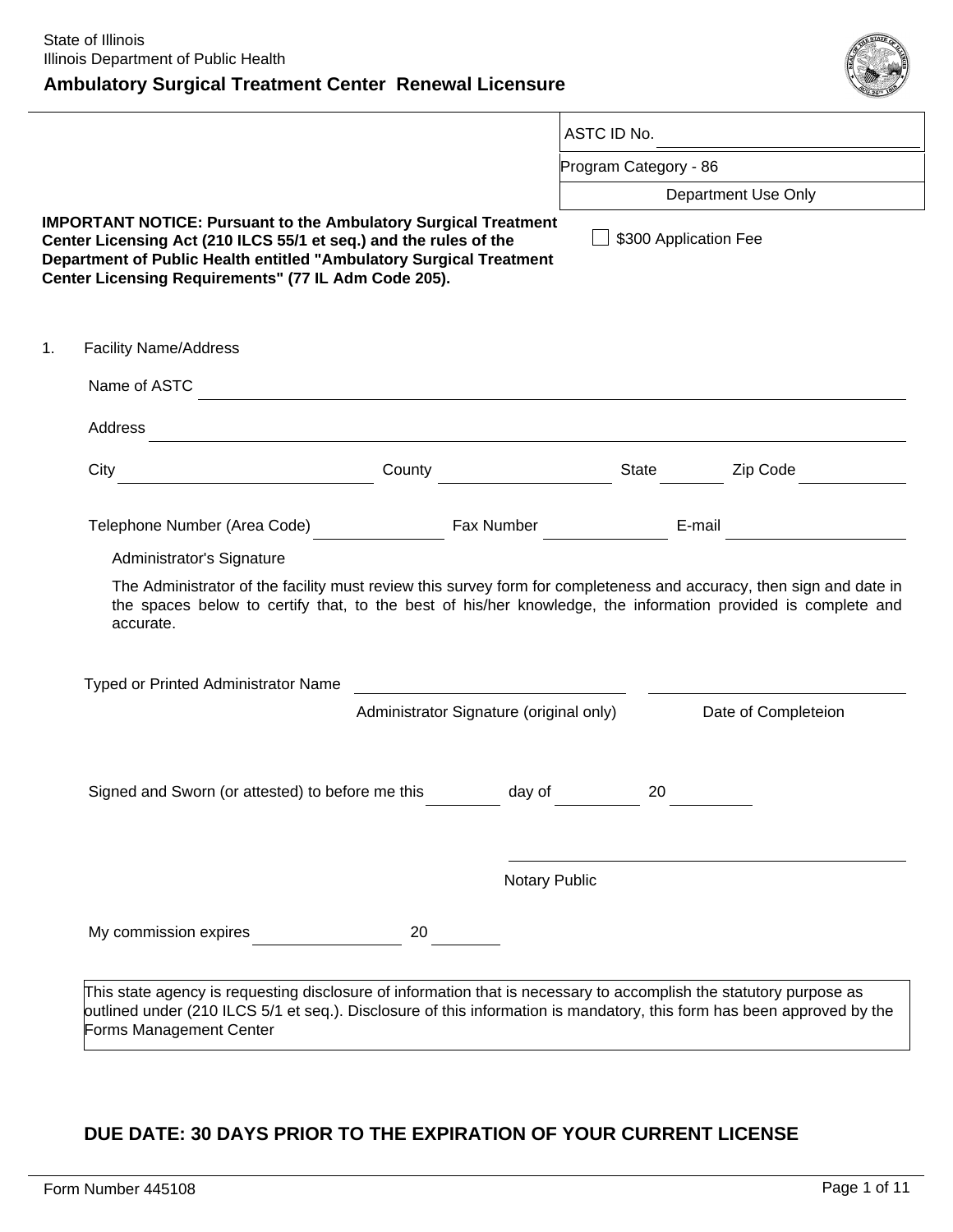- 2. Ownership
	- 1. Please indicate type of ownership with an "X":  $\Box$  Sole Proprietorship  $\Box$  Limited Liability Partnership (\*RA)
		- $\Box$  Corporation (\*RA)

 $\Box$  Limited Partnership (\*RA)

 $\Box$  Partnership (Registered within county)

 $\Box$  Other \* RA - Registered Agent

 $\Box$  Limited Liability Company (\*RA)

2. Registered Agent

If your facility ownership indicated above requires a registered agent, please indicate the name, address (including zip code plus four), and telephone number of this person or company. (If you are unable to identify this person or company, contact the Secretary of State's office to identify the facility's registered agent)

Name of Illinois Registered Agent: Address of Illinois Registered Agent: City, State, Zip Code plus four: Telephone of Illinois Registered Agent (including area code): 3. Ownership Information If your facility is required to have a Registered Agent (see #2 above) or is required to have at least three officers,

list the name of the state where the home or parent firm is incorporated or registered.

Name of Parent Firm or Organization:

State where Parent Firm or Organization is Incorporated or Registered:

### List the name and address of the following officers:

| <b>TITLE</b>   | <b>NAME</b> | <b>FULL ADDRESS</b> |
|----------------|-------------|---------------------|
| President      |             |                     |
| Vice-President |             |                     |
| Secretary      |             |                     |
| Treasurer      |             |                     |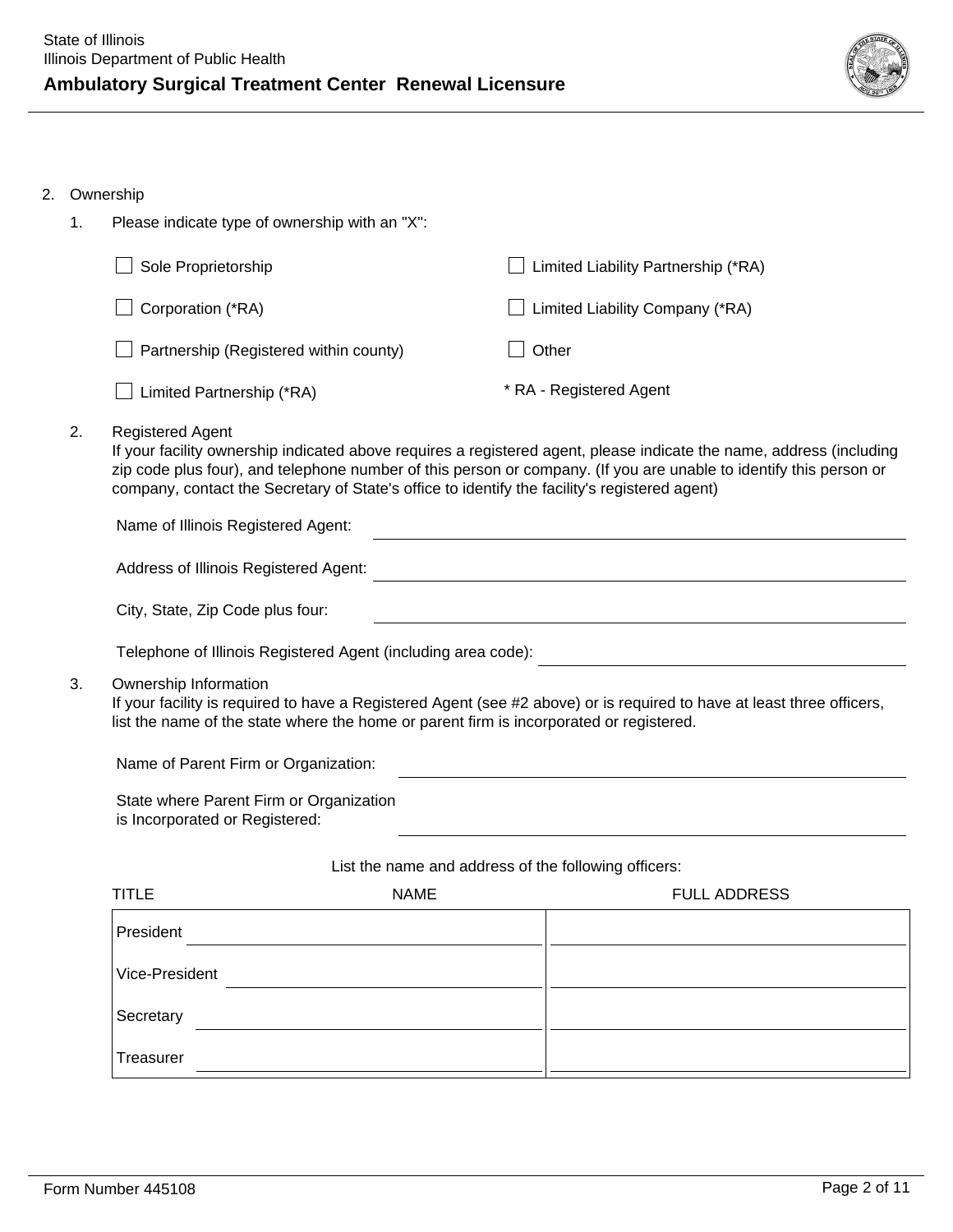

#### 4. Shareholder Information

If your ASTC is a CORPORATION, list the number of shares held by shareholders with more than five percent of common stock or the top five stockholders, whichever is less. Also, indicate the percentage of total shares that each stockholder holds.

| NAME OF STOCKHOLDER | <b>SHARES HELD</b> | PERCENT OF SHARES |
|---------------------|--------------------|-------------------|
|                     |                    |                   |
|                     |                    |                   |
|                     |                    |                   |
|                     |                    |                   |
|                     |                    |                   |
|                     |                    |                   |
|                     |                    |                   |
|                     |                    |                   |
|                     |                    |                   |

#### 5. Other Ownership

#### **Owners**

If your facility is a SOLE PROPRIETORSHIP, PARTNERSHIP, LIMITED PARTNERSHIP, LIMITED LIABILITY PARTNERSHIP, LIMITED LIABILITY COMPANY, or OTHER-owned, list the name of the owner(s), the address (es) of each owner, the owner(s)'s profession, and the business that employs each owner. If the owner is selfemployed, indicate this by entering "SELF" in the PROFESSION column.

| NAMES OF OWNERS | <b>FULL ADDRESS</b> | <b>PROFESSION</b> | <b>BUSINESS NAME</b> |
|-----------------|---------------------|-------------------|----------------------|
|                 |                     |                   |                      |
|                 |                     |                   |                      |
|                 |                     |                   |                      |
|                 |                     |                   |                      |
|                 |                     |                   |                      |
|                 |                     |                   |                      |
|                 |                     |                   |                      |

#### 6. Contract Management

If management or operation of the ASTC is performed by independent contractor(s) and not an employee, list the individual name(s) and address(es) of the independent contractor(s). If management or operation is not performed by independent contractor(s), indicate this by checking the box.

 $\Box$  Check here if not applicable

NAME FULL ADDRESS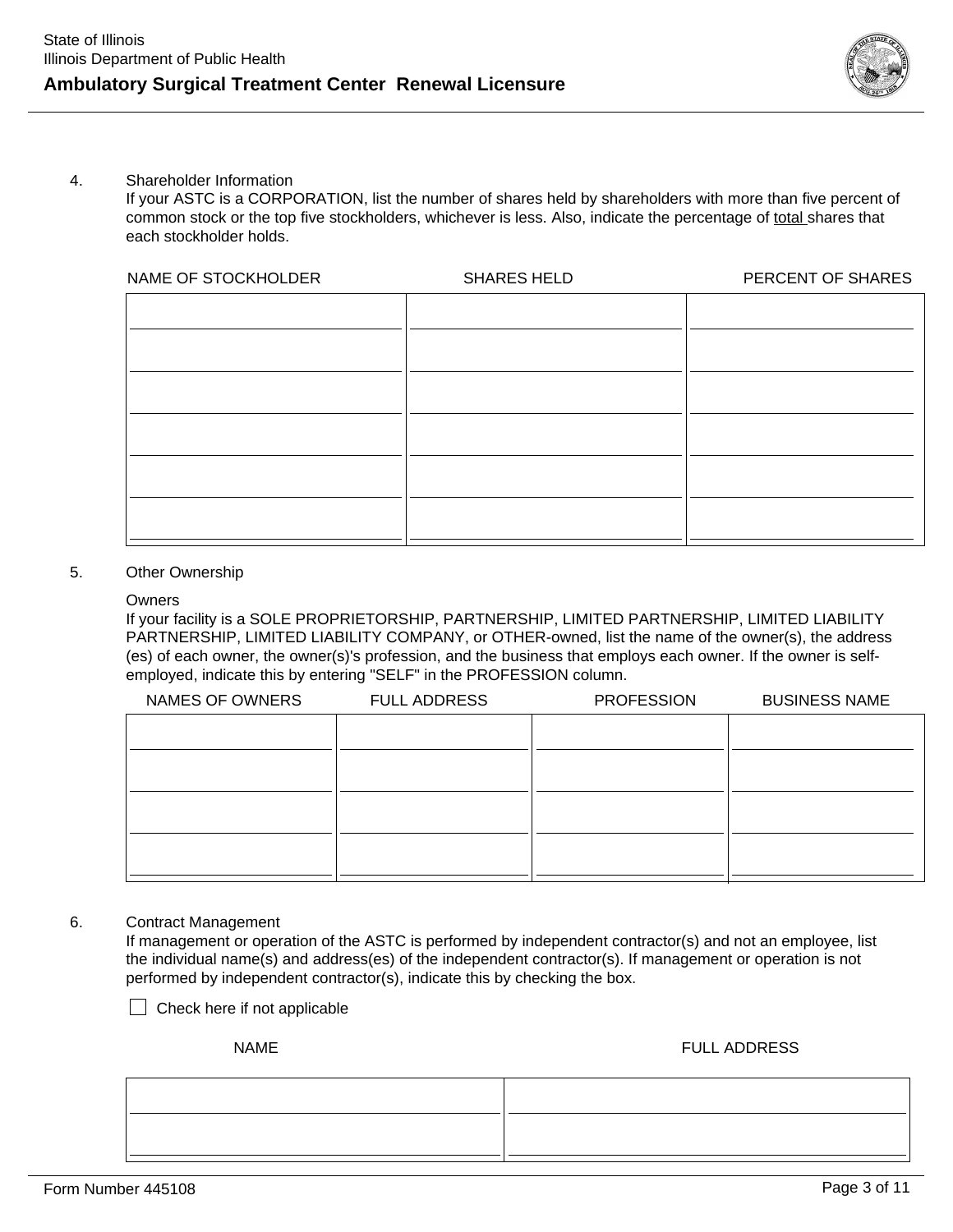

7. History of Conviction Have any of the following been convicted of a felony, or of two or more misdemeanors involving moral turpitude in the last **five years? (If yes, attach explanation as Exhibit I)**

|    |    | 1.       | Applicant                                                                                                             | Yes            | <b>No</b> |
|----|----|----------|-----------------------------------------------------------------------------------------------------------------------|----------------|-----------|
|    |    | 2.       | Any member of a firm, partnership<br>or association                                                                   | Yes            | $\Box$ No |
|    |    | 3.       | Any officer or director of a corporation                                                                              | Yes            | <b>No</b> |
|    |    | 4.       | Administrator or manager of ASTC                                                                                      | Yes            | No        |
| 3. |    |          | ADMINISTRATION AND PERSONNEL                                                                                          |                |           |
|    | 1. |          | Administrator (attach resume as Exhibit II)                                                                           |                |           |
|    |    | Name     |                                                                                                                       |                |           |
|    |    | Address  | <u> 1989 - Johann Stoff, die staatsbeskip van die Stoff van die Stoff van die Stoff van die Stoff van die Stoff</u>   |                |           |
|    |    |          | <b>Telephone Number</b><br><u> 1989 - Johann Stoff, fransk politik (d. 19</u>                                         | License Number |           |
|    | 2. |          | Medical Director (attach resume as Exhibit III)                                                                       |                |           |
|    |    | Name:    | <u> 1989 - Johann Harry Harry Harry Harry Harry Harry Harry Harry Harry Harry Harry Harry Harry Harry Harry Harry</u> |                |           |
|    |    | Address: | <u> 1989 - Johann Stoff, amerikansk politiker (d. 1989)</u>                                                           |                |           |
|    |    |          | Telephone Number                                                                                                      | License Number |           |
|    | 3. |          | Supervising Nurse (attach resume as Exhibit IV)                                                                       |                |           |
|    |    | Name:    | <u> 1989 - Johann Stein, marwolaethau a bhann an chomhair an chomhair an chomhair an chomhair an chomhair an cho</u>  |                |           |
|    |    | Address: | and the control of the control of the control of the control of the control of the control of the control of the      |                |           |
|    |    |          | Telephone Number                                                                                                      | License Number |           |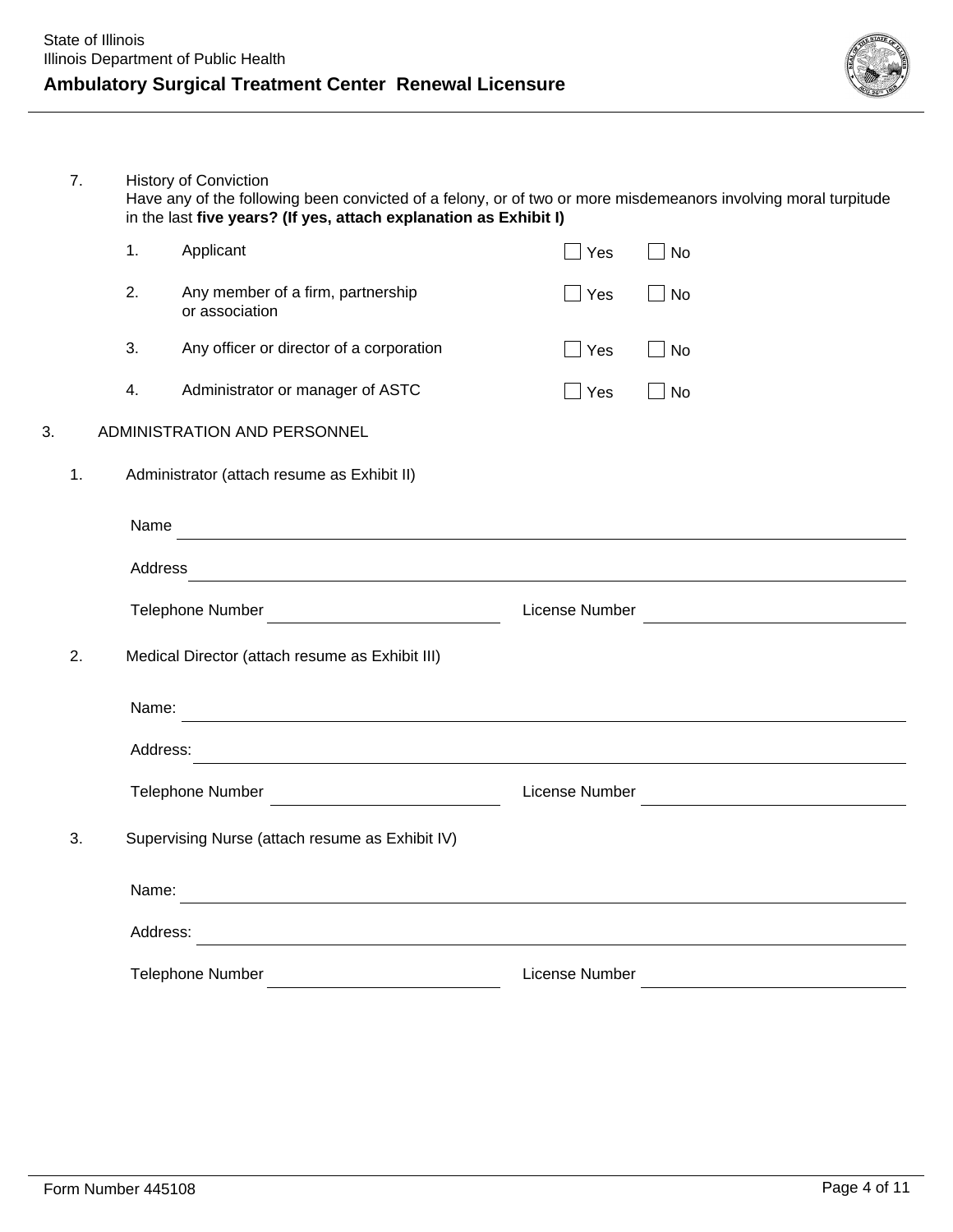

#### APPLICATION ADDENDUM

This addendum must be completed as part of the following program/facility application:

Ambulatory Surgical Treatment Center

Home Health

Hospice

Hospital

Secion 10-65(c) of the Illinois Administrative Procedure Act, 5 ILCS 100/10-65(c), was amended by P.A. 87-823, and requires individual licensees to certify whether they are delinquent in payment of child support.

APPLICANT IS AN INDIVIDUAL (SOLE PROPRIETOR)  $\Box$  Yes  $\Box$  No

The following question must be answered only if the applicant is an Individual (sole proprietor):

I hereby certify, under penalty of perjury, that I  $\Box$  am  $\Box$  am not(chek one) more than 30 days delinquent in complying with a child support order.

> <u> 1989 - Johann Barn, mars ann an t-Amhain Aonaich an t-Aonaich an t-Aonaich ann an t-Aonaich ann an t-Aonaich</u> Signed: Date:

## **FAILURE TO SO CERTIFY MAY RESULT IN A DENIAL OF THE LICENSE AND MAKING A FALSE STATEMENT MAY SUBJECT THE LICENSEE TO CONTEMPT OF COURT. (5 ILCS 100/10-65-(C)).**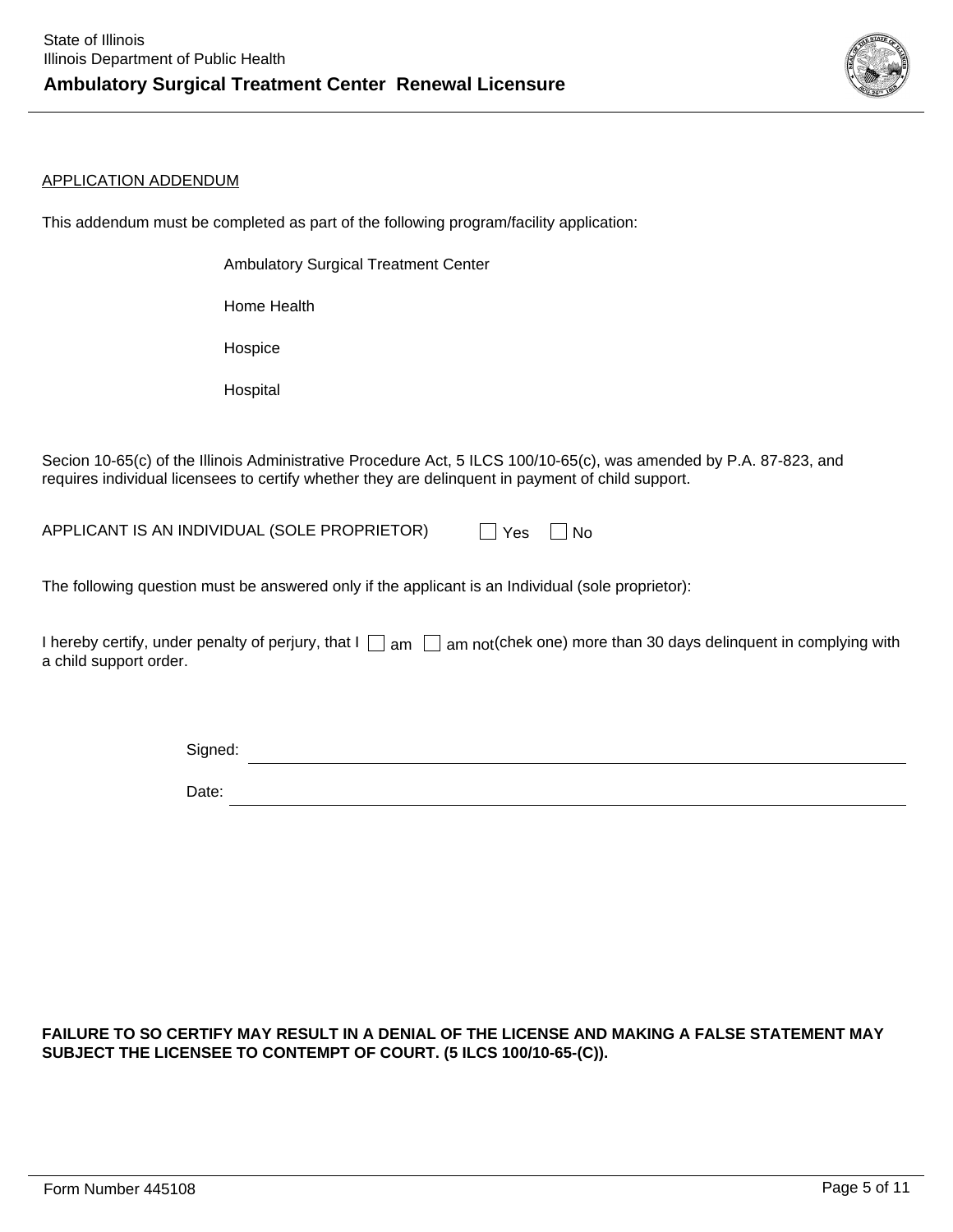

# SUPPLEMENT I

Medical Staff: List specialty, name, and license number of each physician, podiatrist, or dentist granted priveleges to perform surgical procedures in the center.

SPECIALTY NAME LICENSE NO.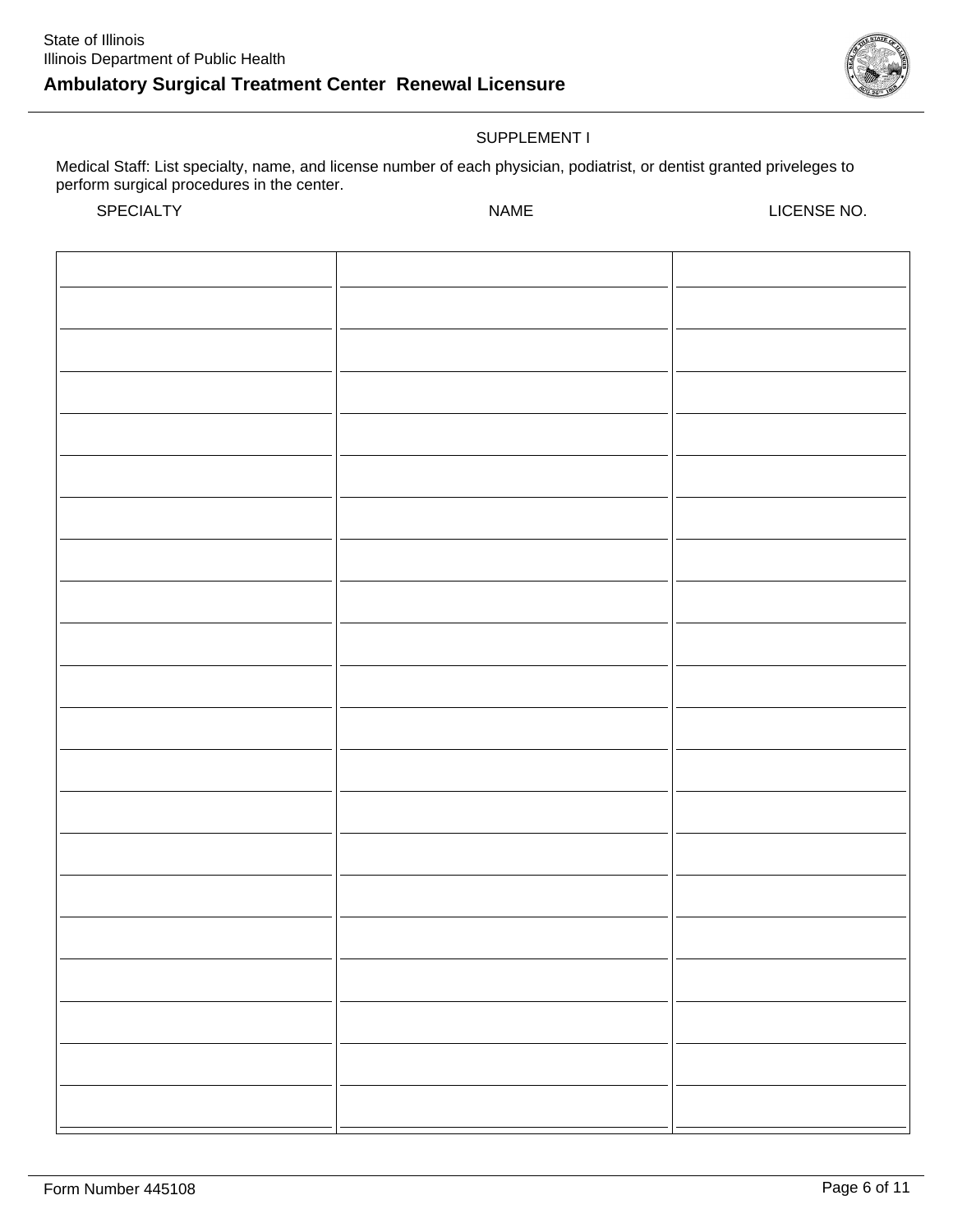

Medical Staff (continued)

| SPECIALTY | NAME | LICENSE NO. |
|-----------|------|-------------|
|           |      |             |
|           |      |             |
|           |      |             |
|           |      |             |
|           |      |             |
|           |      |             |
|           |      |             |
|           |      |             |
|           |      |             |
|           |      |             |
|           |      |             |
|           |      |             |
|           |      |             |
|           |      |             |
|           |      |             |
|           |      |             |
|           |      |             |
|           |      |             |
|           |      |             |
|           |      |             |
|           |      |             |
|           |      |             |
|           |      |             |
|           |      |             |
|           |      |             |
|           |      |             |
|           |      |             |
|           |      |             |
|           |      |             |
|           |      |             |
|           |      |             |
|           |      |             |
|           |      |             |
|           |      |             |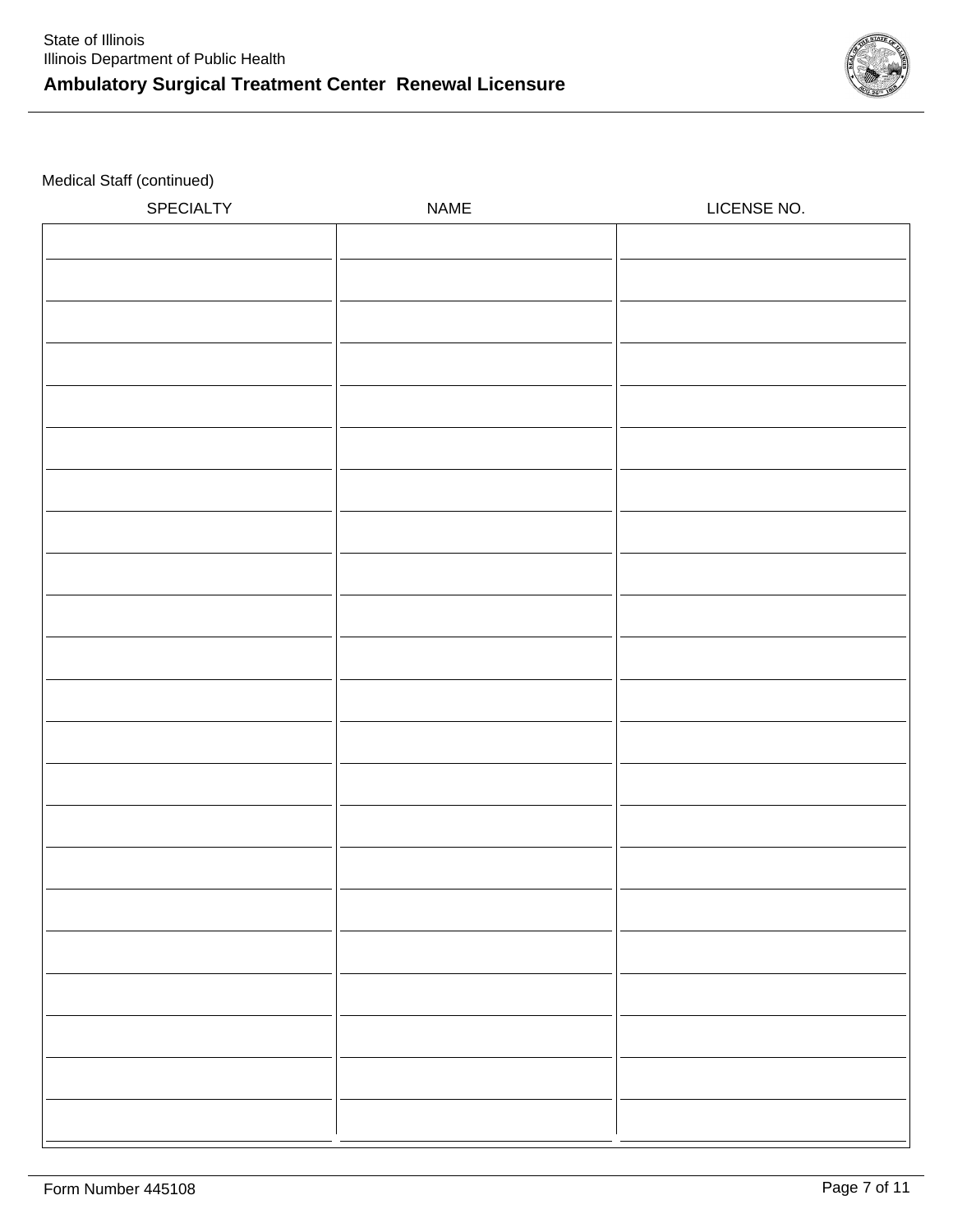

# SUPPLEMENT II

Personnel: List position and/or classification; name, education, experience, professional licensure or certification.

| POSITION AND/OR CLASSIFICATION | <b>NAME</b> | LICENSE NUMBER, REGISTRATION<br>CERTIFICATION, AND YEARS<br><b>EXPERIENCE</b> |
|--------------------------------|-------------|-------------------------------------------------------------------------------|
|                                |             |                                                                               |
|                                |             |                                                                               |
|                                |             |                                                                               |
|                                |             |                                                                               |
|                                |             |                                                                               |
|                                |             |                                                                               |
|                                |             |                                                                               |
|                                |             |                                                                               |
|                                |             |                                                                               |
|                                |             |                                                                               |
|                                |             |                                                                               |
|                                |             |                                                                               |
|                                |             |                                                                               |
|                                |             |                                                                               |
|                                |             |                                                                               |
|                                |             |                                                                               |
|                                |             |                                                                               |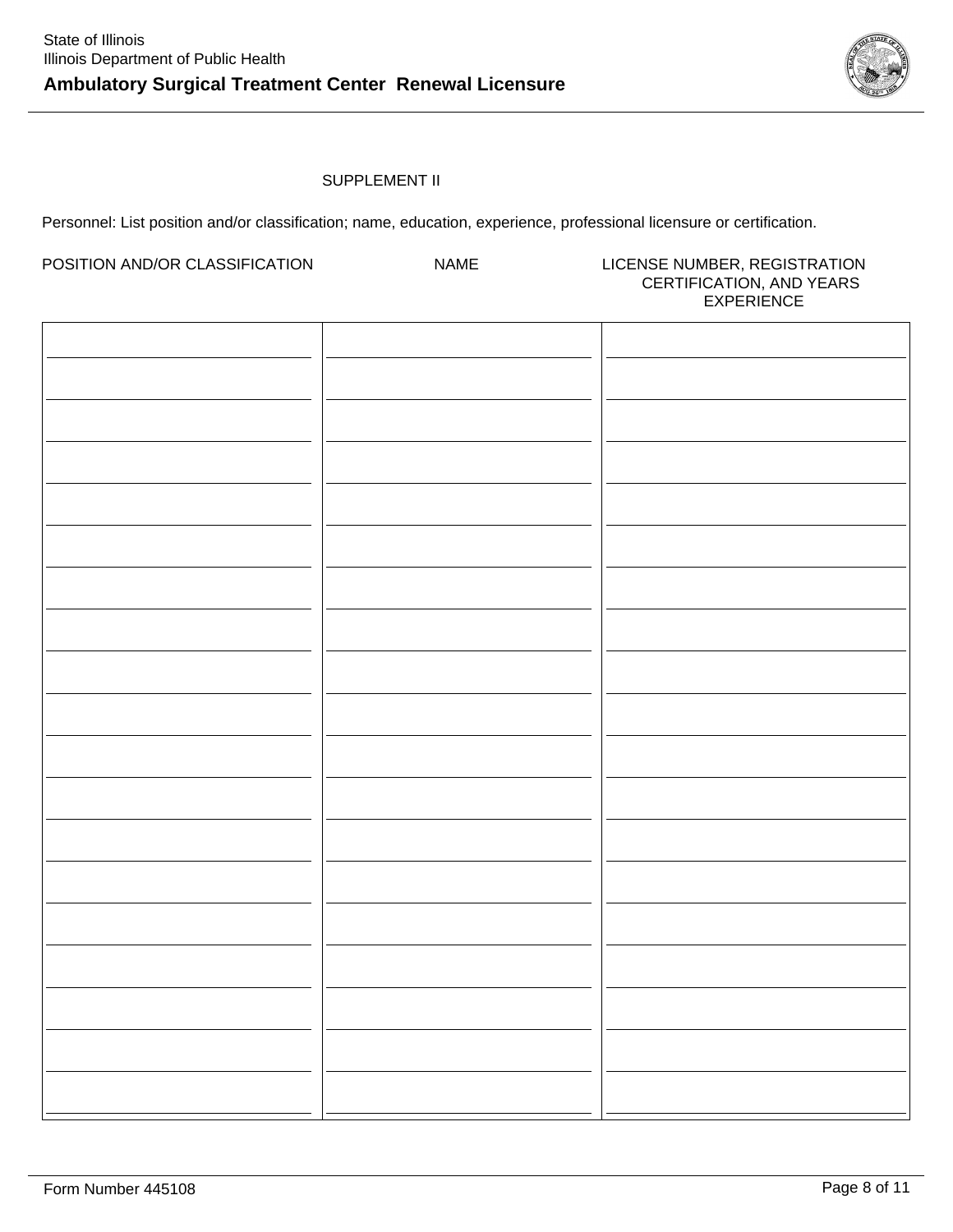

Personnel (continued)

| POSITION AND/OR CLASSIFICATION | <b>NAME</b> | LICENSE NUMBER, REGSITRATION,<br>CERTIFICATION, AND<br>YEARS EXPERIENCE |
|--------------------------------|-------------|-------------------------------------------------------------------------|
|                                |             |                                                                         |
|                                |             |                                                                         |
|                                |             |                                                                         |
|                                |             |                                                                         |
|                                |             |                                                                         |
|                                |             |                                                                         |
|                                |             |                                                                         |
|                                |             |                                                                         |
|                                |             |                                                                         |
|                                |             |                                                                         |
|                                |             |                                                                         |
|                                |             |                                                                         |
|                                |             |                                                                         |
|                                |             |                                                                         |
|                                |             |                                                                         |
|                                |             |                                                                         |
|                                |             |                                                                         |
|                                |             |                                                                         |
|                                |             |                                                                         |
|                                |             |                                                                         |
|                                |             |                                                                         |
|                                |             |                                                                         |
|                                |             |                                                                         |
|                                |             |                                                                         |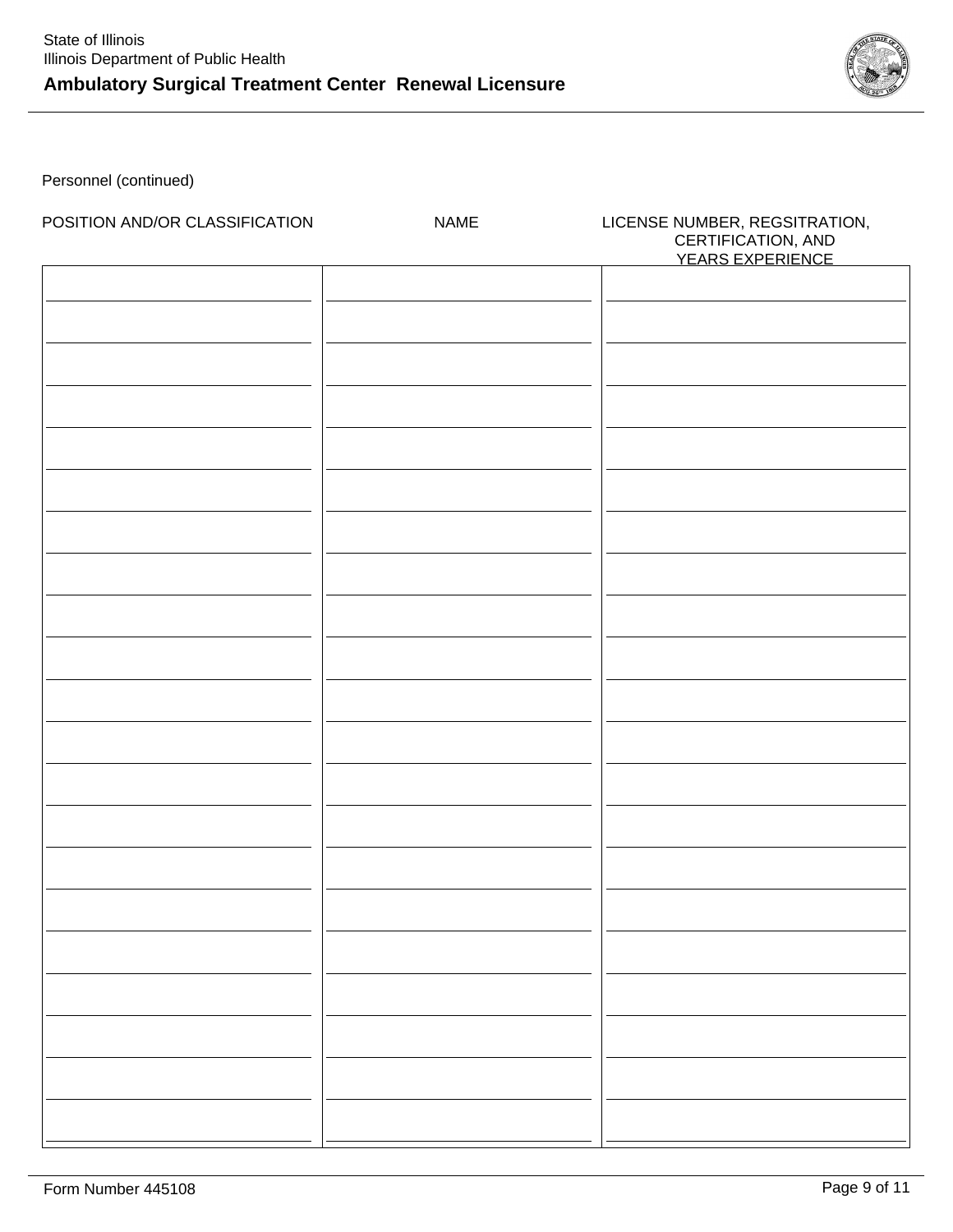

## SUPPLEMENT III

### **List Consulting Committee approved surgical specialties and procedures**

Effective March 1, 1995, the Illinois Health Facilities Planning Board implemented a provision requiring a Planning Board permit for the addition of surgical specialties that had not been approved prior to March 1, 1995. Therefore, your application should not include specialties that require Planning Board approval. Surgical specialties can be added under your license once the Planning Board approval has been obtained.